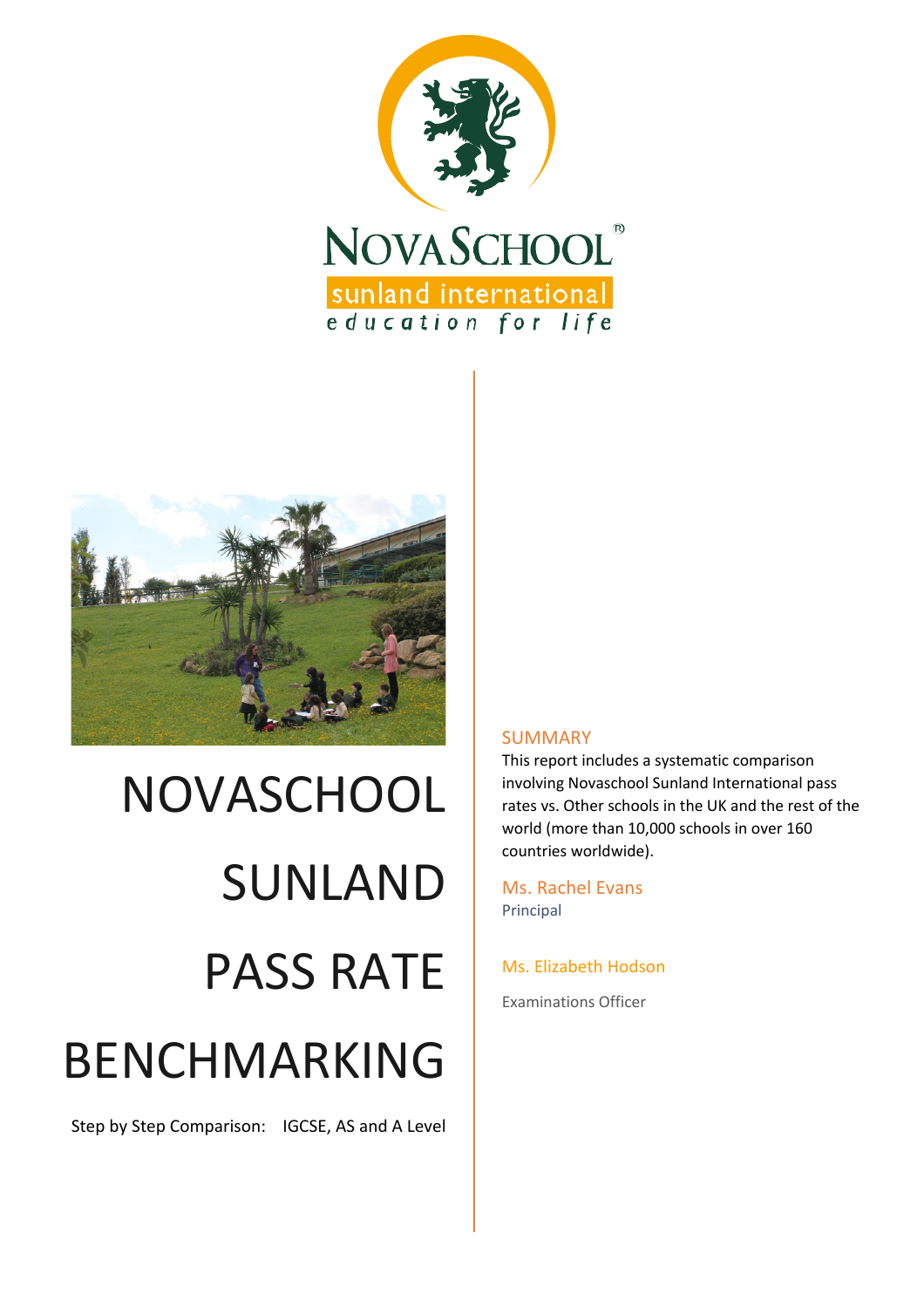

Crta. De Cártama Estación a Pizarra CP. 29580, Cártama Estación, España Tlfno: +34 952 42 42 53

# **Table of Contents**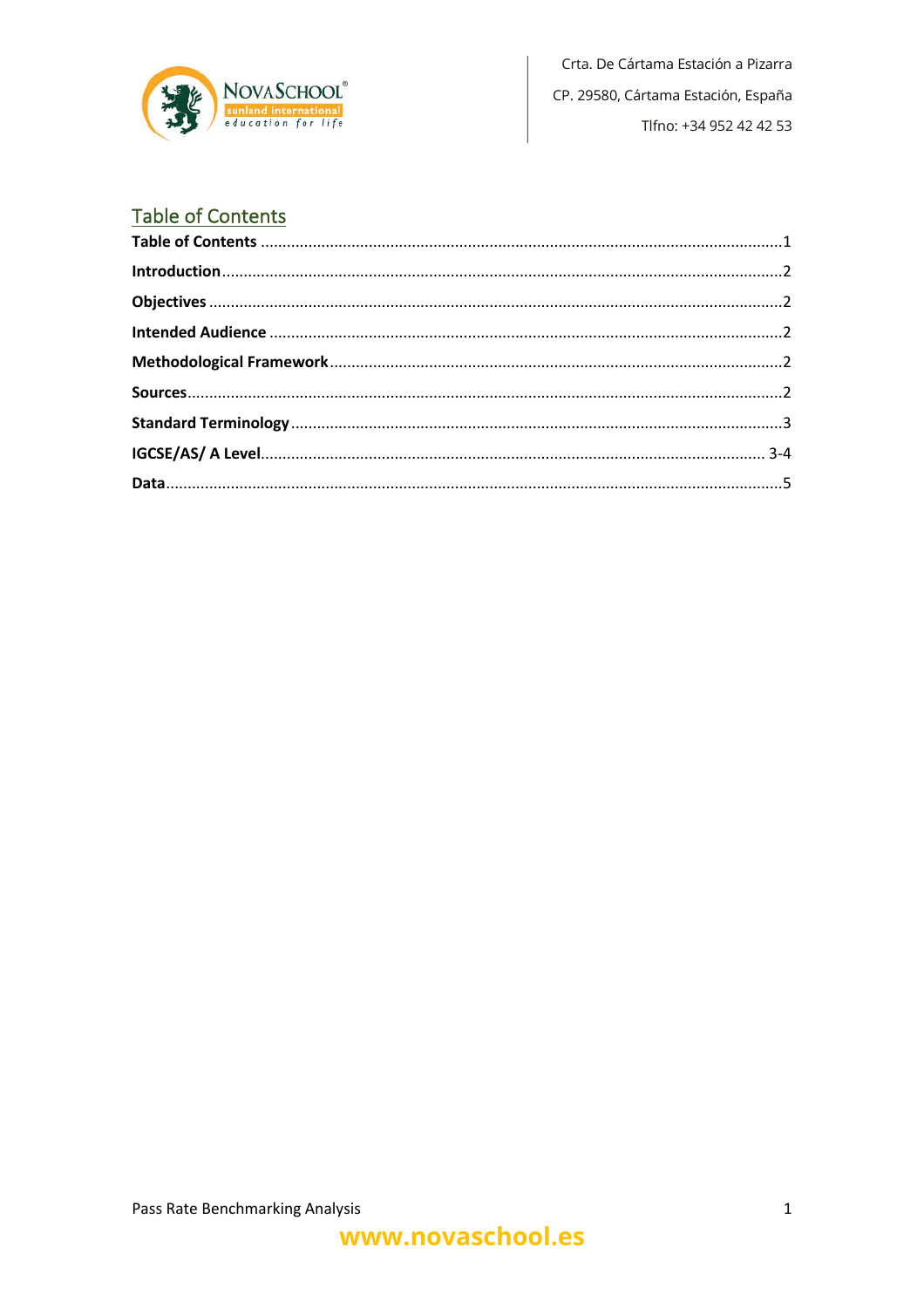

Crta. De Cártama Estación a Pizarra CP. 29580, Cártama Estación, España Tlfno: +34 952 42 42 53

### **Introduction**

#### **Objectives**

• Affirm Novaschool Sunland as an Academic Centre of Excellence

#### Intended Audience

- Parents
- Teachers
- Students
- Other stakeholders

#### Methodological Framework

• Performance Benchmarking

#### Sources

• CIE (Cambridge International Examinations) & Edexcel (Pearson Education) Statistics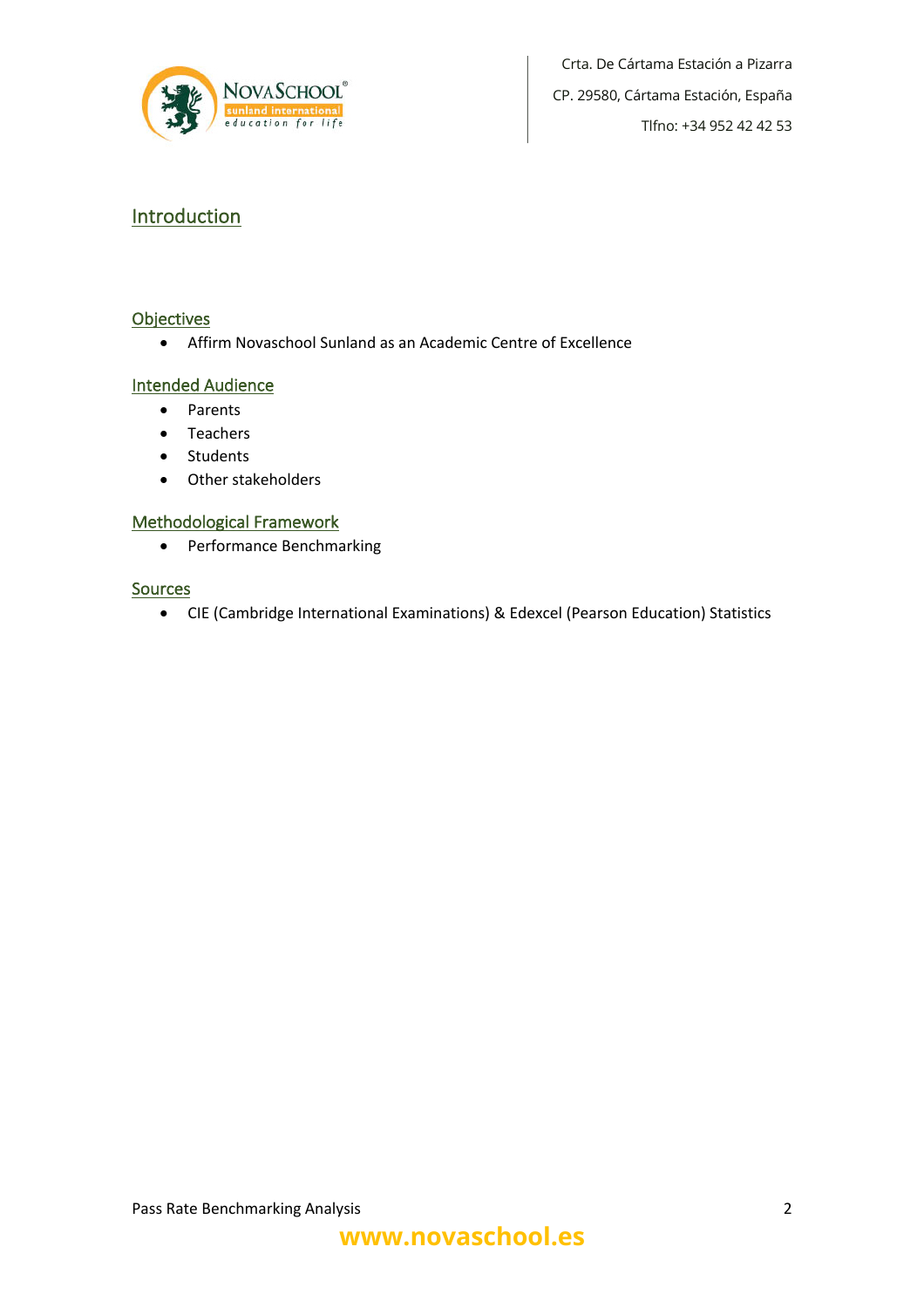

## Standard Terminology

Cambridge International Examinations are part of Cambridge Assessment, a department of the University of Cambridge.

The international qualifications are recognised by the world's best universities and employers, giving students a wide range of options in their education and career.

Their programmes and qualifications set the global standard for international education.

*Los exámenes internacionales de Cambridge forman parte de Cambridge Assessment, un departamento de la Universidad de Cambridge.*

*Las calificaciones internacionales son reconocidas por las mejores universidades y empresas del mundo, dando a los estudiantes una amplia gama de opciones en su educación y carrera.*

*Sus programas y calificaciones establecen el estándar mundial para la educación internacional.*

## **IGCSE**

Cambridge IGCSEs (International General Certificate of Secondary Education) and Edexcel (Pearson) IGCSEs are accepted and valued by leading universities and employers around the world as evidence of academic achievement; they are the equivalent to ESO in Spain and GGSEs in the UK.

*Los IGCSE de Cambridge (Certificado General de Educación Secundaria Internacional) y de Edexcel (Pearson) son aceptados y valorados por las principales universidades y empresas de todo el mundo como evidencia de logros académicos; son el equivalente a la ESO en España y GCSEs en el Reino Unido.*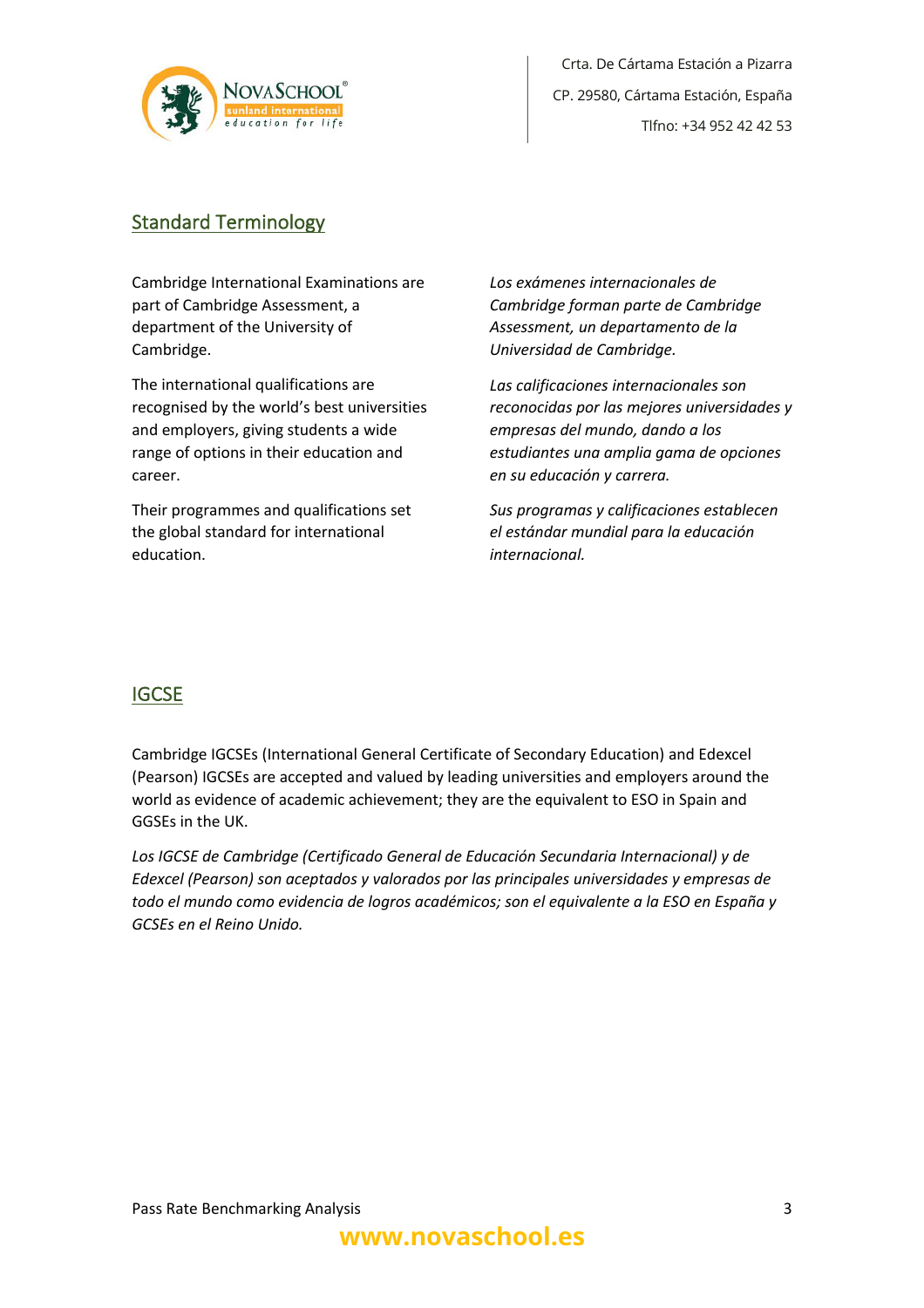

Crta. De Cártama Estación a Pizarra CP. 29580, Cártama Estación, España Tlfno: +34 952 42 42 53

## AS and A Level

Cambridge International and Edexcel AS & A Levels balance knowledge, understanding and skills in the qualifications to enable students to become effective learners and to provide a solid foundation for their continuing educational journey. AS & A Levels give learners building blocks for an individualised curriculum that develops their knowledge, understanding and skills.

An AS Level course is typically one year (Year 12) whereas A Level is typically a two-year course (Year 12 & Year 13), and some subjects can be started as an AS Level and extended to a Cambridge International A Level. They are the equivalent to the Spanish Bachillerato.

*Los AS & A Levels de Cambridge International y Edexcel equilibran el conocimiento, la comprensión y las habilidades en las calificaciones para permitir que los alumnos se conviertan en estudiantes eficaces y proporcionar una base sólida para su viaje educativo continuo. Los AS & A Levels dan a los alumnos los elementos básicos para un plan de estudios individualizado que desarrolla sus conocimientos, comprensión y habilidades.*

*Los AS/A Levels es un curso de dos años (Year 12 AS Levels), y A levels, (Year 13 A Level) algunos temas pueden ser comenzados como un Nivel de AS y extendido a un Nivel de A Level. Son el equivalente al Bachillerato español.*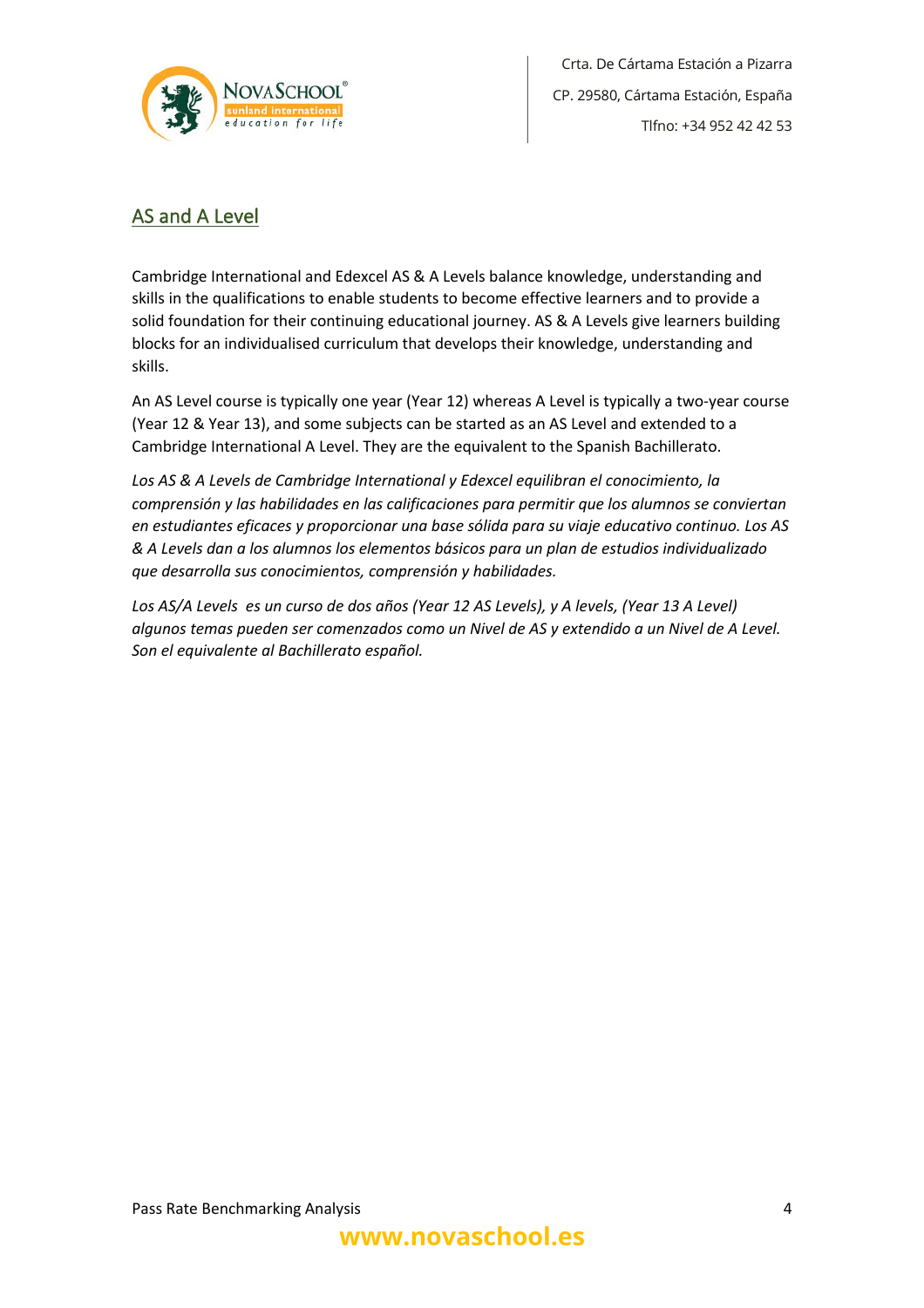